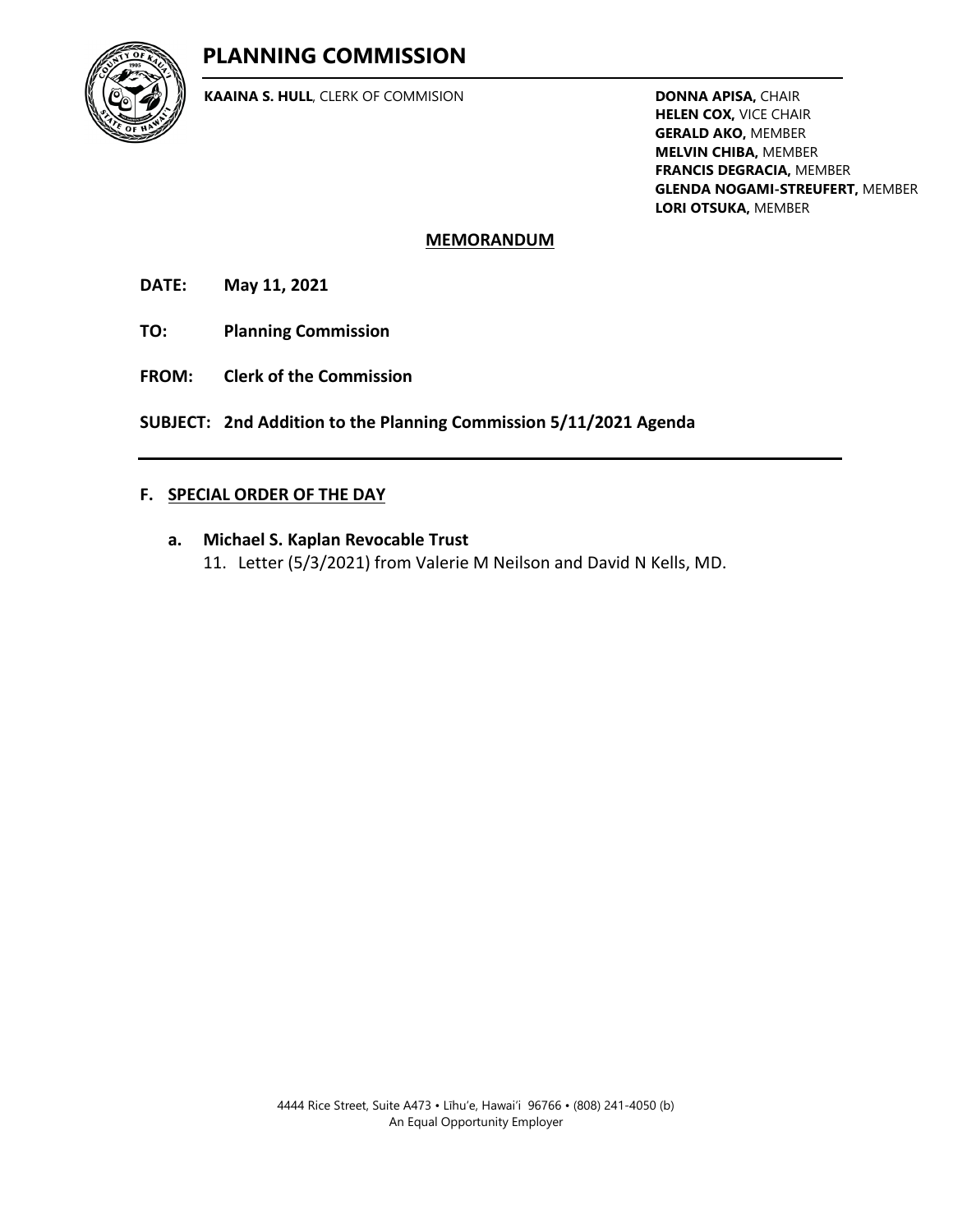May 3, 2021

Donna, Apisa, Chair Helen Cox, Vice Chair Melvin Chiba, Member Roy Ho, Member Glenda Nogami-Streufert, Member Lori Otsuka, Member

Dear County of Kauai Planning Commission Board Members,

We are writing as concerned citizens of Kilauea, Kauai.

 After listening to the recorded Planning Commission Meeting of April 13, 2021 specific to Agenda Item 2. New Agency Hearing b. CLASS IV ZONING PERMIT (2- IV-2021-8) and USE PERMIT (U-2021-7) pertaining to the Request for Intervention by Charles Somers in the Application of Michael Kaplan Revocable Trust.

Mr. Somers' HILT obligation to "protect and preserve" the land is irrelevant to different and distinct properties owned by other land owners no matter their geographic proximity. Through his counsel, Mr. Somers' has not only been afforded the opportunity to "participate" in these proceedings but also shields his true intentions to obtain all the land surrounding the Kilauea Valley Stream by wielding the Kauai County Planning process like a sword to cut down every land owner who stands in his way of monopolizing the Kilauea Valley Stream area. Mr. Somers' is not distinguishable from the general public.

Mr. Trask mentions that Mr. Somers character is always brought up. That is because his actions do not match his claims of preserving and protecting. For whom is he protecting the land? His own HILT does not allow public access. He has blocked public access to the falls. His conservation easements are private parks. He has not actively pursued restoration and conservation activities. The grants of easement do not require him to do so. They both state the: "Owner has the right (but no obligation) to conduct land management and/or restoration activities within the Easement Area, including but not limited to removal of alien species, restoration of wildlife habitat, restoration of wetlands, and introduction native species."

Mr. Trask claims his client is benevolent in establishing land trusts to protect the SMA but this is from the people, not for the people. Mr. Somers recently testified in a separate Planning Commission matter that Kilauea Falls Ranch was appraised in 2008 based on fair market value of developed property at \$23-26 million dollars, though